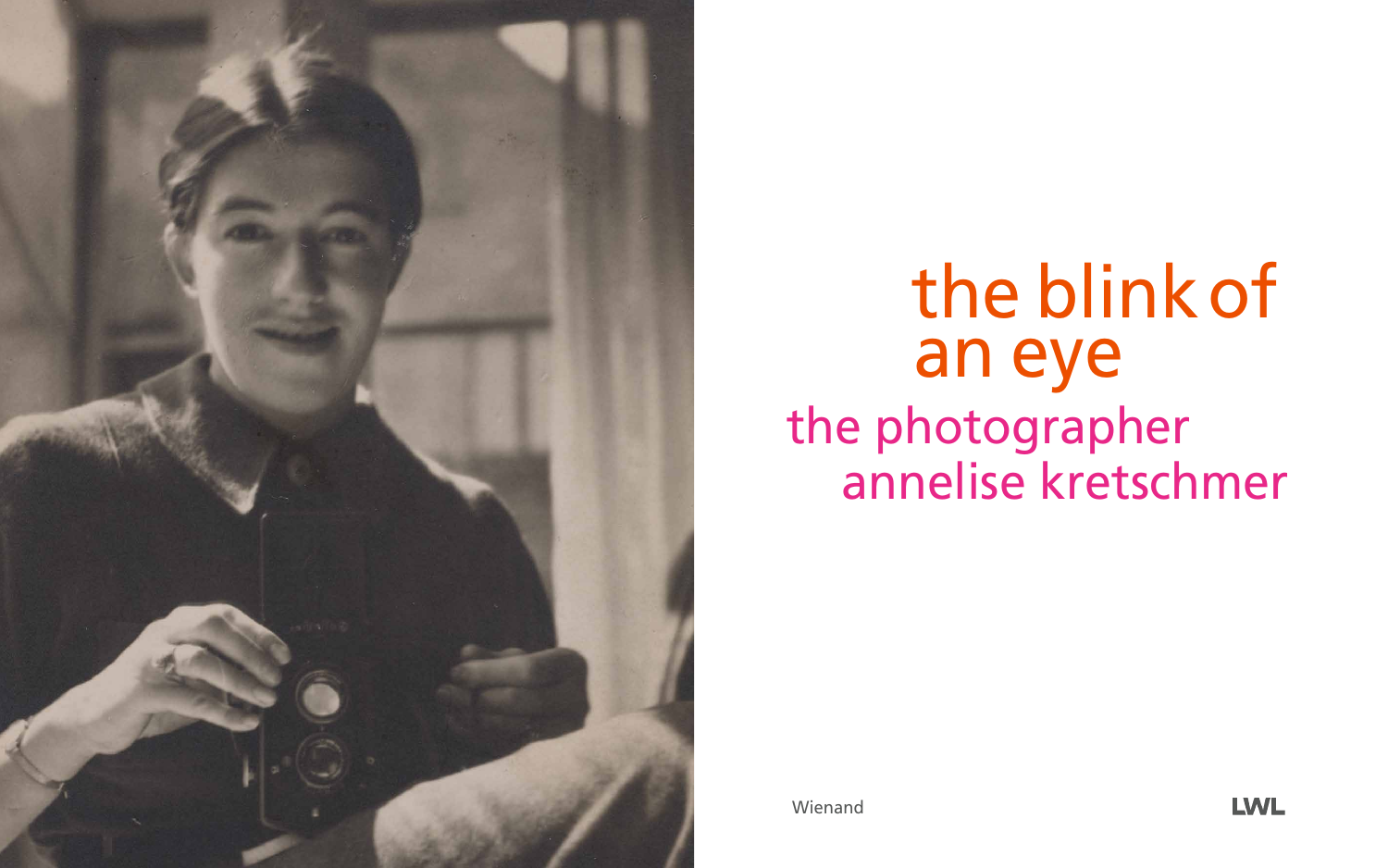| $\overline{7}$ | words of welcome<br>Barbara Rüschoff-Parzinger and Matthias Löb                                                                                              | 123               |
|----------------|--------------------------------------------------------------------------------------------------------------------------------------------------------------|-------------------|
| 8              | words of welcome<br>Isabel Pfeiffer-Poensgen<br>Ministerium für Kultur und Wissenschaft des Landes NRW                                                       | 149               |
| 9              | words of welcome<br>Markus Hilgert<br>Kulturstiftung der Länder                                                                                              |                   |
| 11             | foreword<br>Hermann Arnhold and Markus Köster                                                                                                                | 157               |
| 15             | 'in a good photograph<br>the idea is elevated into reality<br>and reality into the idea'<br>on the photographic works of annelise kretschmer<br>Simone Klein | 177<br>217        |
| 39             | tradition and influence<br>annelise kretschmer in the focus<br>of a photographic genealogy<br>Stephan Sagurna                                                | 256               |
| 61             | uncommissioned pictures<br>annelise kretschmer's<br>private family photographs<br>Franziska Kunze                                                            | 263               |
| 77             | annelise kretschmer's photographic studio<br><b>Meike Reiners</b>                                                                                            | 266<br>270<br>271 |

between fashion and portraiture annelise kretschmer's fashion photographs in the 1920s and 1930s Nathalie Dimic

'we lived constantly in fear of harassment and persecution' annelise kretschmer under national socialism Anna Luisa Walter

capturing the individual in an image paula modersohn-becker and annelise kretschmer Tanja Pirsig-Marshall

'i was interested in the things i photographed...' annelise kretschmer's photographic expeditions Petra Steinhardt

annelise kretschmer portraits from the art scene and museum world Ulrike Gärtner

ute eskildsen in conversation with tanja pirsig-marshall and anna luisa walter 23 november 2021

biography of annelise kretschmer Alina Jasmin Selbach

bibliography imprint copyright and photo credits

### contents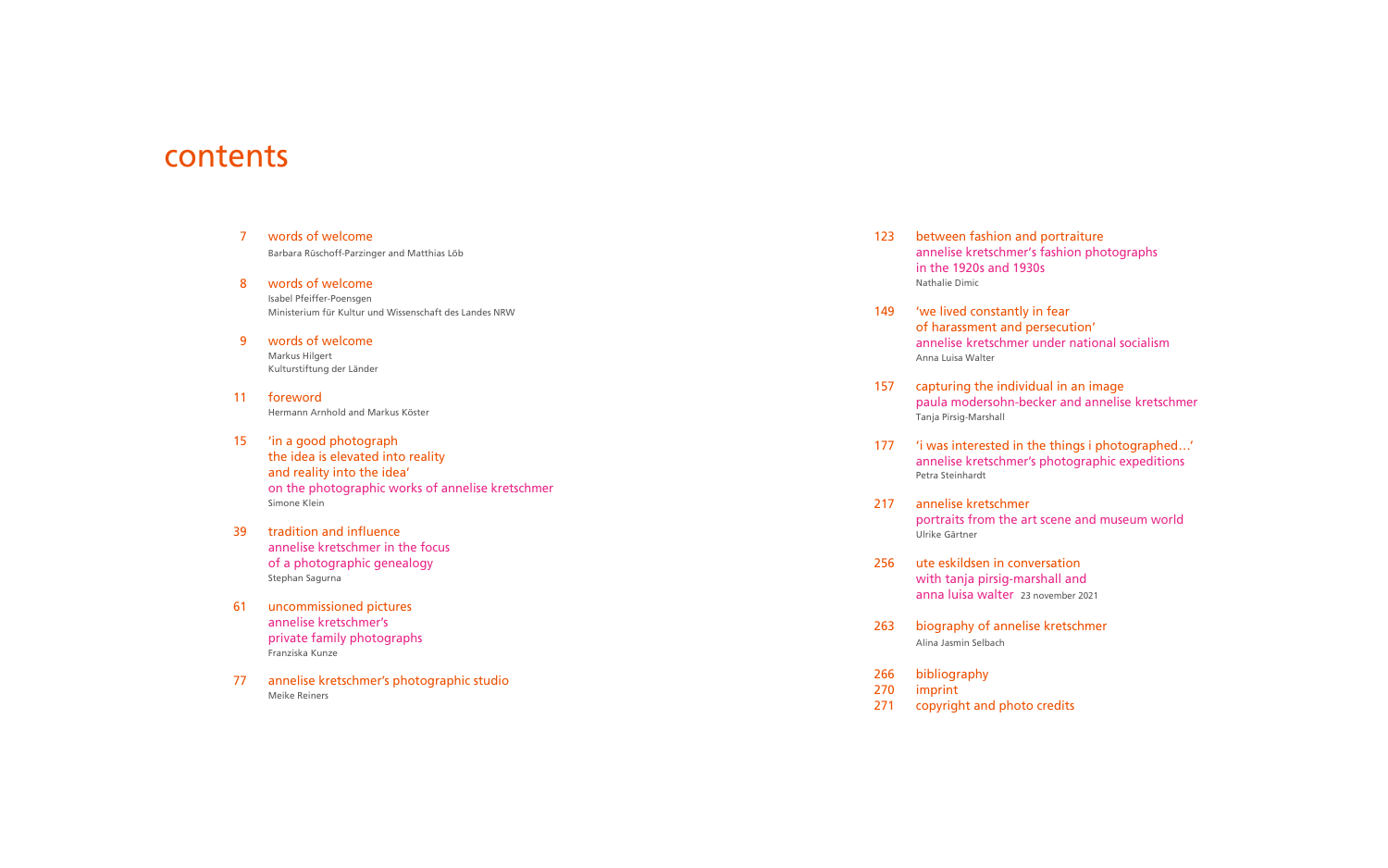Thanks to exhibitions and publications as well as the activities of collectors and gallerists since the late 1970s, today the life and work of the Dortmund photographer Annelise Kretschmer (1903–1987) are well known and classified in a scholarly manner within the history of photography. Especially her portrait photographs from the 1920s and 1930s are fully established within the canon of the avant-garde photography of the prewar years in Europe. They were created during the golden age of the 'New Vision' in Germany and international photography and within the context of the new artistic and entrepreneurial development opportunities of the 'New Woman'. The curator Ute Eskildsen, working as the head of the Photographic Collection at the Museum Folkwang in Essen, achieved pioneering work. So did the French collector of photographs and photo historian Christian Bouqueret, who died in 2013. Eskildsen rediscovered the avant-garde photographer during her reappraisal of the travelling exhibition *Film und Foto*, organised by the Deutscher Werkbund in 1929, which had been shown in Stuttgart, Zurich and Danzig and elsewhere, and integrated Kretschmer's works in 1979 into the reconstructed presentation of the show. In 1982 Eskildsen organised a first solo exhibition titled Annelise Kretschmer. Fotografin<sup>2</sup> in the Museum Folkwang in Essen. In 1985 Bouqueret acquired a stock of vintage prints directly from the photographer and placed her Paris photographs from 1928 to 1930 in context within his collection, which is specialised in French and German photography between the 1920s and the 1940s. 3



# 'in a good photograph the idea is elevated into reality and reality into the idea' 1

## on the photographic works of annelise kretschmer

Cat. 1 *Portrait of Sigmund Kretschmer Drawing, from Behind*, c. 1930, silver gelatin print, 30.2 × 29.5 cm, inv. no. C-30659 LM (detail) 15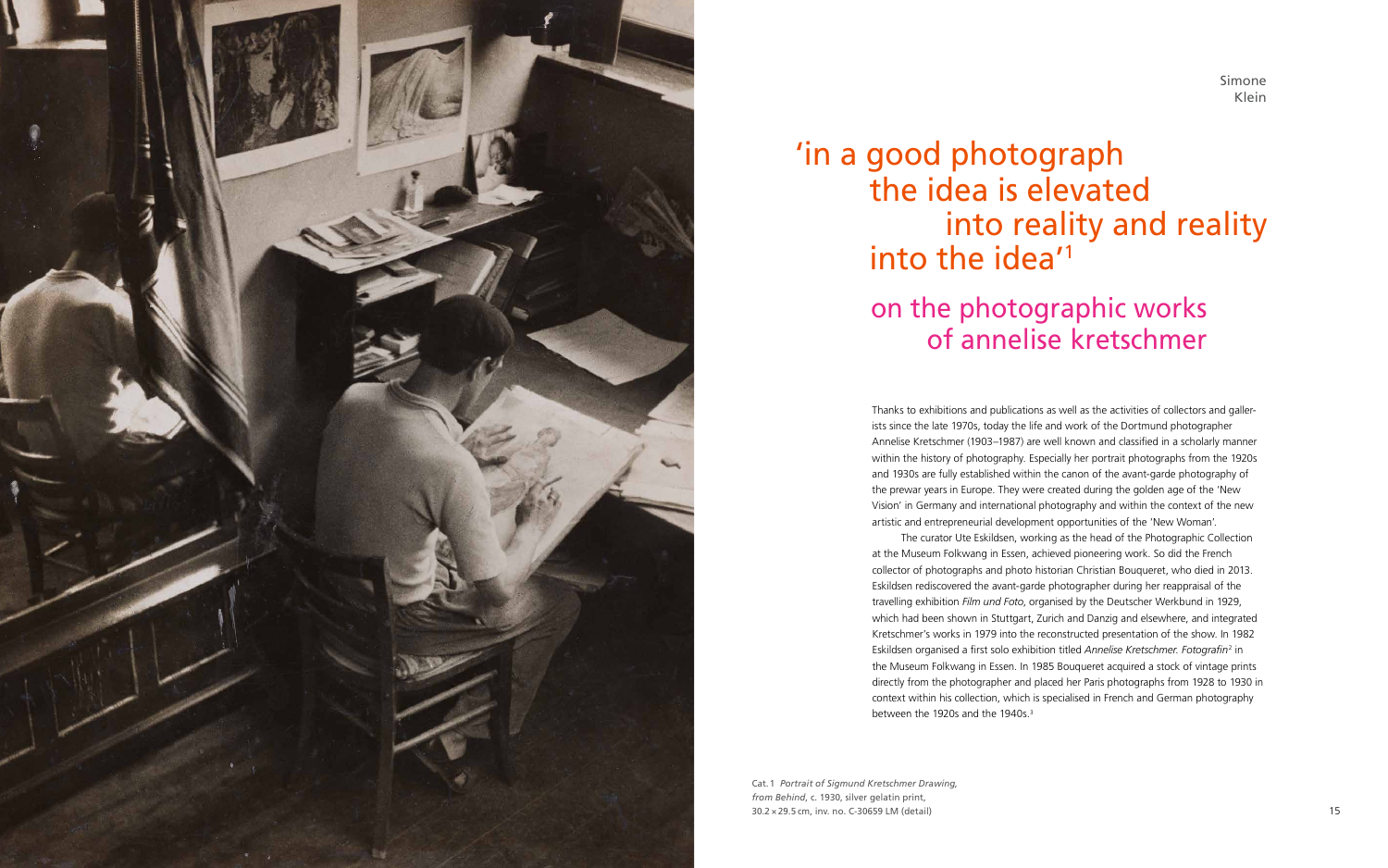Cat. 32 *Two Men Riding Camels in Front of a Stepped Pyramid in North Africa*, 1922, silver gelatin print, 6.3 × 11.3 cm, inv. no. C-32027 LM



Cat. 33 *Men in Front of a Gateway in Jerusalem*, 1924, bromoil print on paper,  $13.5 \times 10.5$  cm, inv. no. C-31869 LM





Cat. 31 *Street in North Africa*, 1922, silver gelatin print, 8.5 × 11.9 cm, inv. no. C-32025 LM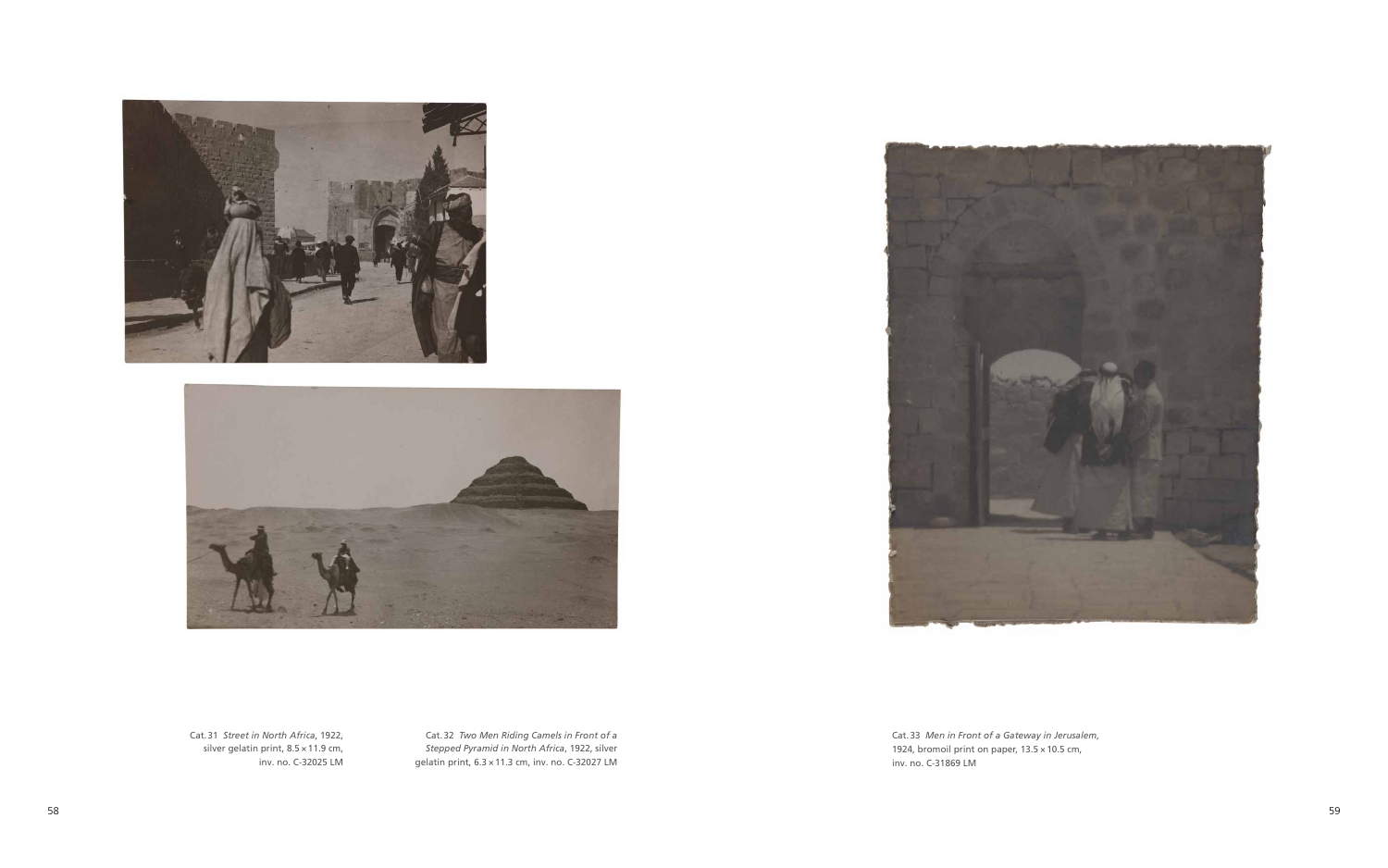Cat. 80 *Portrait of a Little Ballet Student*, n. d., silver gelatin print, 38.5 × 29.2 cm,



117 **116** 





Cat. 79 *Portrait of a Little Girl with a Hair Clip*, n. d., silver gelatin print, 39.5 × 29.7 cm, inv. no. C-30273 LM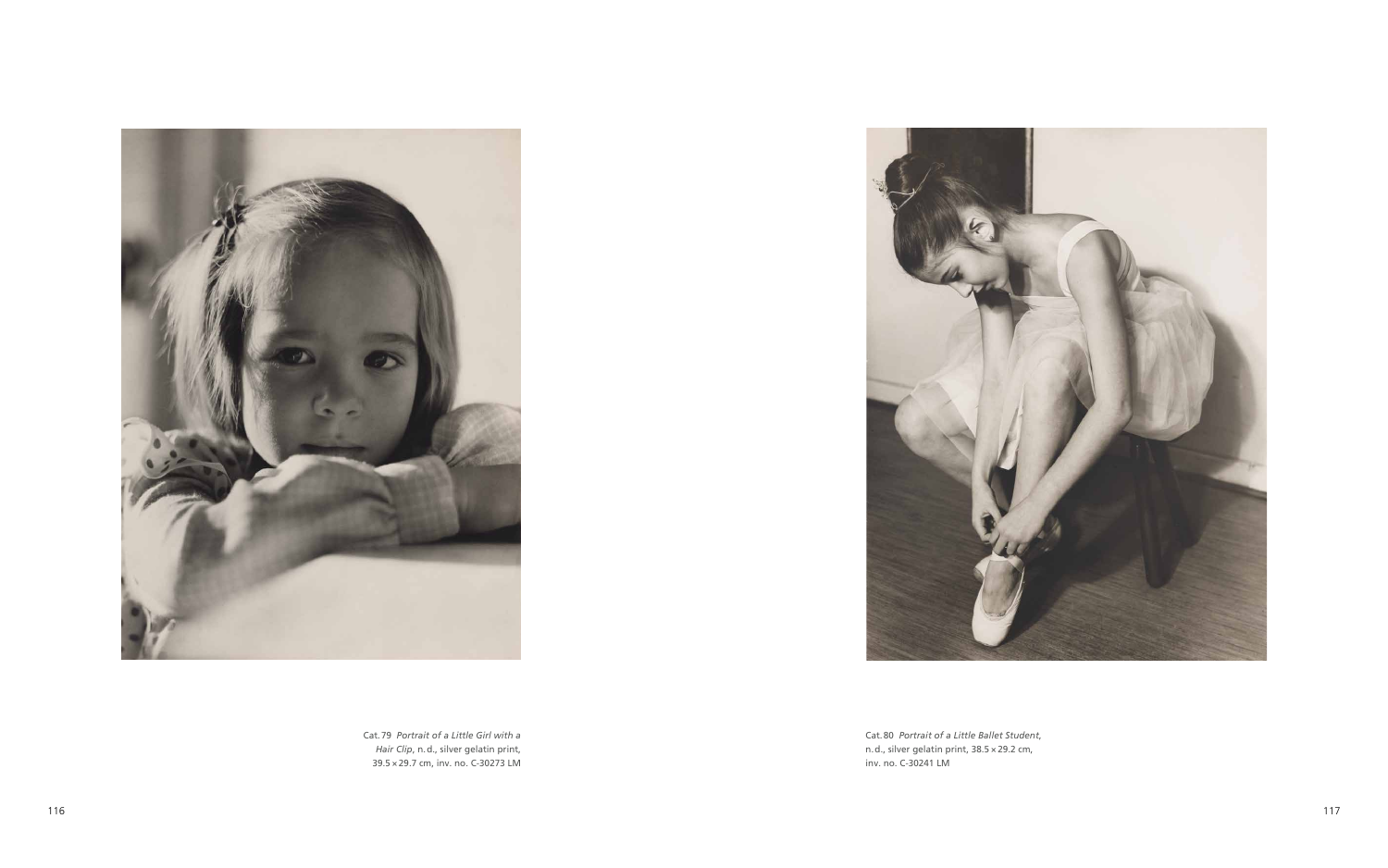Cat. 130 *Head and Shoulders Portrait of the Dortmund Architect Richard Riepe*, c. 1963, silver gelatin print, 39 × 29.6 cm, inv. no. C-30137 LM







Cat. 132 *Portrait of the ENT Physician Dr. Mentler from Dortmund*, 1950s, silver gelatin print, 39 × 29.6 cm, inv. no. C-30155 LM

Cat. 131 *Portrait of an Architect*, 1959, silver gelatin print, 39.8 × 29.9 cm, inv. no. C-30906 LM